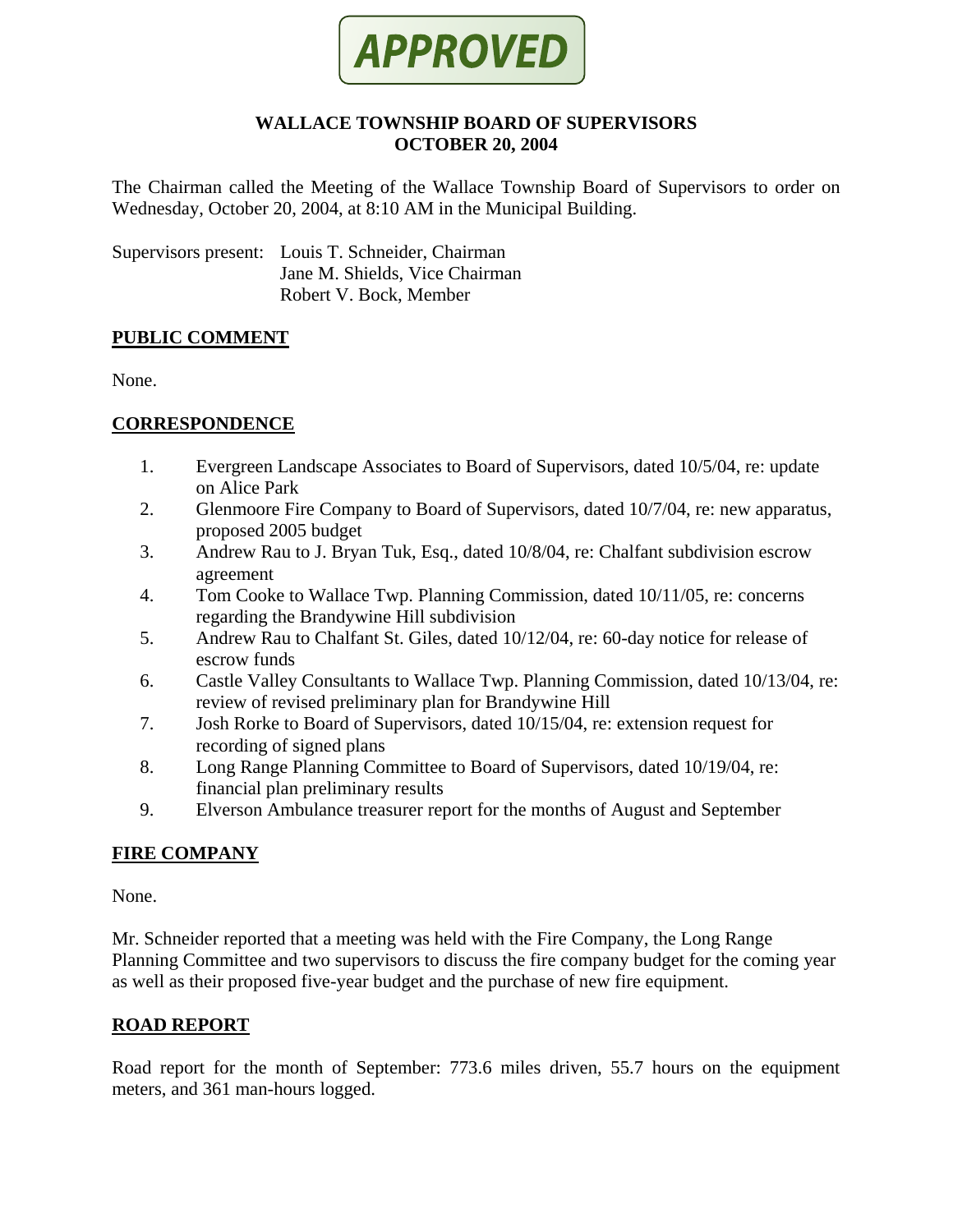# **OCTOBER 20, 2004 PAGE 2**

Performed normal road inspections throughout the month. Replaced street signs that were down. Trimmed all of the trees back from the roadway, cleaned all the drains after the heavy rains. Had a call out for a tree down on Green Pond Lane. Performed mower maintenance. Had F900 truck inspected. Cut fields at sewer plant. Mowing and trash removal from all parks. Sanded the picnic tables and benches at Wagenseller. Had one of the kids, who damaged the picnic tables, complete community service.

Mr. Bock asked the status of the culvert replacement on Barneston Road. Mr. Smith stated that H.E. Trego will be doing the work and it is scheduled to begin the beginning of next month.

Ms. Shields thanked Mr. Smith for replacing the street sign at Lt. Conestoga, Marshall and Chalfant Roads in such a quick time.

Mr. Schneider stated that he has been speaking with Jeff Camp regarding the use of the Lamb Tavern Preserve for horse grazing. He has asked if he could possibly lease the property. This issue will have to be discussed with the Wallace Trust as well as Mr. Smith to determine the maintenance of the property. Mr. Smith stated that maintenance of the property is minimal in its current state. This issue will be discussed further with the Wallace Trust.

Mr. Schneider thanked Mr. Smith and his crew for another successful bulk trash day.

# **LONG RANGE PLANNING COMMISSION**

Skip McGrew reported that the Long Range Planning has completed their preliminary review of the finances for the township. They have supplied the Board of Supervisors with these preliminary results.

Also, the Committee was asked to review a request from the Glen Moore Fire Company regarding additional funds needed to purchase new fire equipment. The current contribution made by the township appears to cover most of the proposed expenditure as well as contributions from other sources and proceeds from selling retired equipment. Further contribution from the Township would flow to the Fire Company's new equipment fund or other cash reserves. The final decision on this issue would best be left to the Board.

# **PLANNING COMMISSION**

Skip McGrew reported that at their last meeting, the applicant for the Old Orchard Estates Subdivision was not present to discuss the plan.

Also, no one representing the applicant for the Brandywine Hill sketch plan appeared to discuss this plan. An engineering review letter of the revised plan was submitted by Mr. Kologie and forwarded to the applicant. Natural Lands Trust is reviewing the Greenway Management Plan and will provide comments to the applicant in the near future. A list of recommendations offered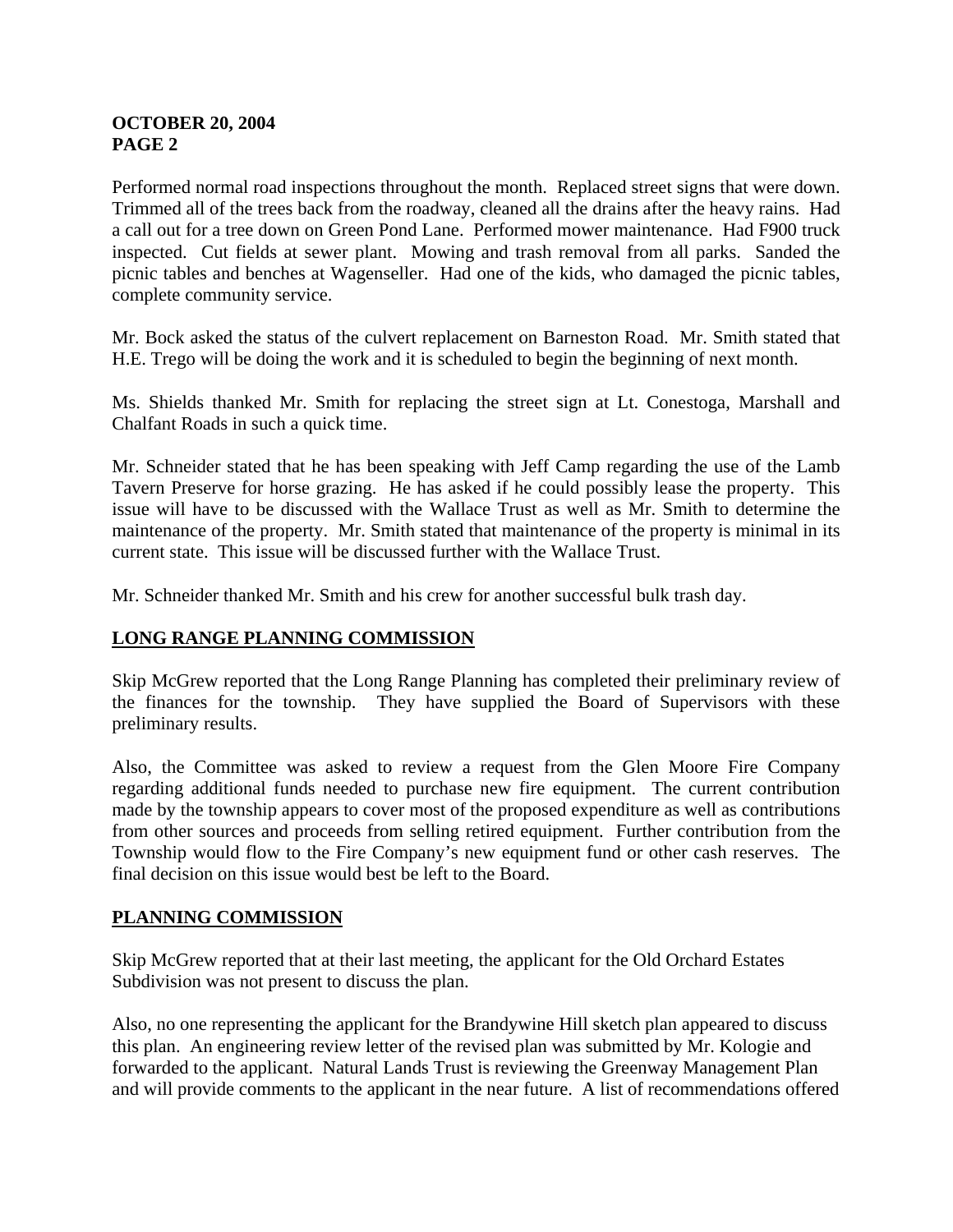### **OCTOBER 20, 2004 PAGE 3**

by Mr. Cooke, a neighbor to the north, has also been forwarded to the applicant without endorsement by the Planning Commission pending further review and discussion. Ms. Kirk asked what the Planning Commission would recommend for surfacing and marking the public trails through the greenway. Mr. Kologie was asked to consider this issue with special regard to maintenance cost, erosion control and potential ADA requirements. Mr. Schneider recommended looking into a gravel surface area.

Jim Baker of Black Dog Associates appeared representing the applicant for the Louderback sketch plan. He presented a revised sketch plan which responded to issues raised in previous discussions. The plan assumes a waiver of the 100' tract perimeter setback. The Planning Commission has agreed to recommend this waiver if a landscape plan indicates adequate buffering. Based on a property inspection, the Planning Commission noted that the existing buffering would not be sufficient to recommend the waiver. Questions regarding the calculations for greenway and the amount of greenway indicated on the plan were discussed. Even at the current allocation for greenway, the new primary septic system and both replacement sites are located partly in the greenway. The applicant was advised to review these issues carefully before submitting an application. The applicant was also urged to begin discussions with a qualified trust organization to establish the conditions for accepting a conservation easement. Permitting the existing private trail routing and locating the septic systems would be some of the issues to be resolved. Ownership of the greenway remains undecided and the Planning Commission has agreed that private ownership by one of the lot owners or by a third party would be permitted under the ordinances.

Mr. Kologie and Mr. Heist will provide revised drafts of previous sections and a proposed draft of Article VI of the SALDO.

An application for Conditional Use has been received for the Devereux Foundation. A hearing before the Board of Supervisors will be scheduled within the next 60 days. It is expected that after all testimony is heard, the Planning Commission will be asked to meet with the applicant and them make recommendations to the Board. The Planning Commission attended a meeting at the site on Monday October  $18<sup>th</sup>$ . Mr. McGrew stated that he has met with John Spangler and Chief Kocsi to discuss testimony. They will also be in contact with the fire company.

It has been proposed that an Environmental Advisory Council be established to assist the Planning Commission. The PC members will think about potential members for this council.

# **SUBDIVISIONS**

- 1. #04-1 Old Orchard Estates
- 2. #03-4 Brandywine Hill (Wheeler)